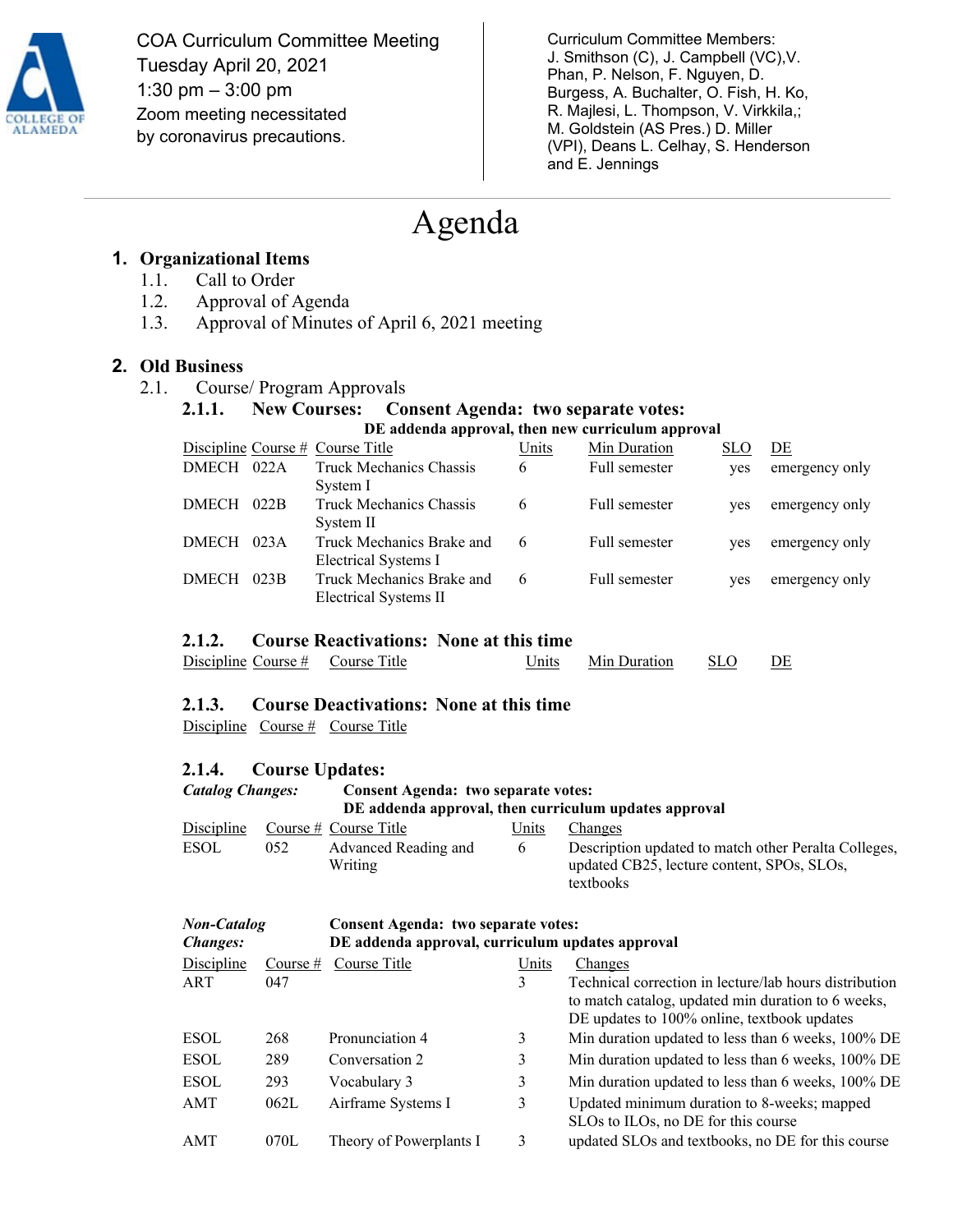| AMT | 074L | Theory of Powerplants II | updated SLOs and textbooks, no DE for this course |
|-----|------|--------------------------|---------------------------------------------------|
| AMT | 076L | Advanced Powerplants I   | updated SLOs and textbooks, no DE for this course |
| AMT | 078L | Advanced Powerplants II  | updated SLOs and textbooks, no DE for this course |

| 4.L.J.       | <b>Consent Agenda</b>                                                                |                |                  |                                                                                      |  |
|--------------|--------------------------------------------------------------------------------------|----------------|------------------|--------------------------------------------------------------------------------------|--|
| Dept         |                                                                                      | Proposed       | Changes          |                                                                                      |  |
|              | Program<br><b>Automotive Electronics</b>                                             | start          |                  | GE and Electives language added, updated                                             |  |
| <b>ATECH</b> | Specialist - A.S. Degree                                                             | ongoing        |                  | program narrative                                                                    |  |
| ATECH        | Chassis And Drivetrain - A.S.                                                        |                |                  | GE and Electives language added, updated                                             |  |
|              | Degree                                                                               | ongoing        |                  | program narrative                                                                    |  |
| ATECH        | Chassis Specialist - A.S.                                                            |                |                  | GE and Electives language added, updated                                             |  |
|              | Degree<br>ongoing                                                                    |                |                  | program narrative<br>Updated cover page (CTE), updated                               |  |
|              |                                                                                      |                |                  | description, updated course block, updated and                                       |  |
| AUTOB        | Auto Body A.S.                                                                       | ongoing        |                  | mapped PLOs, updated program narrative                                               |  |
| <b>PSYCH</b> |                                                                                      |                |                  | reviewed course versions, updated TMC to new                                         |  |
|              | AA-T in Psychology                                                                   | ongoing        |                  | form, updated program narrative                                                      |  |
|              |                                                                                      |                |                  | Updated cover page, updated description,<br>added SOCSC 125 to course block, updated |  |
| <b>SOC</b>   | Sociology A.A.                                                                       | ongoing        |                  | program narrative                                                                    |  |
|              |                                                                                      |                |                  |                                                                                      |  |
| 2.1.6.       | <b>Program Updates: New Programs</b>                                                 |                |                  |                                                                                      |  |
|              | <b>Consent Agenda</b>                                                                |                |                  |                                                                                      |  |
| Dept         | Program                                                                              | Proposed start |                  |                                                                                      |  |
| 2.1.7.       | <b>Program Updates: Deactivations</b>                                                |                |                  |                                                                                      |  |
|              | <b>Consent Agenda</b>                                                                |                |                  |                                                                                      |  |
| Dept         | Program                                                                              |                |                  | Reason                                                                               |  |
| <b>CIS</b>   | Computer Applications - Weekend Computer College                                     |                | Obsolete program |                                                                                      |  |
| <b>CIS</b>   | Certificate of Proficiency<br>Networking Administration - Certificate of Achievement |                |                  | Obsolete program                                                                     |  |
| <b>ARTS</b>  | Liberal Arts With Emphasis In Arts And Humanities                                    |                |                  | CurriQunet clean-up of old programs                                                  |  |
|              | $(A.A. degree - old title)$                                                          | (replaced)     |                  |                                                                                      |  |
| <b>PHYS</b>  | Liberal Arts With Emphasis In Natural Sciences                                       |                |                  | CurriQunet clean-up of old programs                                                  |  |
|              | (A.A. Degree - old title)                                                            |                |                  | (replaced)                                                                           |  |
| <b>ARTS</b>  | Liberal Arts With Emphasis In Natural Sciences<br>(A.A. Degree - old title)          | (replaced)     |                  | CurriQunet clean-up of old programs                                                  |  |
|              | Liberal Arts With Emphasis In Social And Behavioral                                  |                |                  | CurriQunet clean-up of old programs                                                  |  |
|              | Sciences (A.A. Degree - old title)                                                   | (replaced)     |                  |                                                                                      |  |
| M/LAT        | Mexican And Latin-American Studies - A.A. Degree                                     |                |                  | Obsolete program (will be replaced by                                                |  |
|              | Pulled from agenda for further discussion                                            |                |                  | <b>Latinx Studies)</b>                                                               |  |
| 2.1.8.       |                                                                                      |                |                  | None at this time                                                                    |  |
|              | <b>Community Education Courses</b>                                                   |                |                  |                                                                                      |  |
|              | <b>Business / Discussion Items:</b>                                                  |                |                  |                                                                                      |  |
|              |                                                                                      |                |                  |                                                                                      |  |

## **2.1.5. Program Updates: Modified Programs**

**3. New** 

- 3.1 Reports: Curriculum Specialist (Frank will present a brief discussion item) Tech Reviewer Articulation Officer
- 3.2 Program Appraisal Document update (Don)
- 3.3 Guided Pathways Mapping and Meta Majors Team Recommendations (Vinh)

### **4. Mini-Training:**